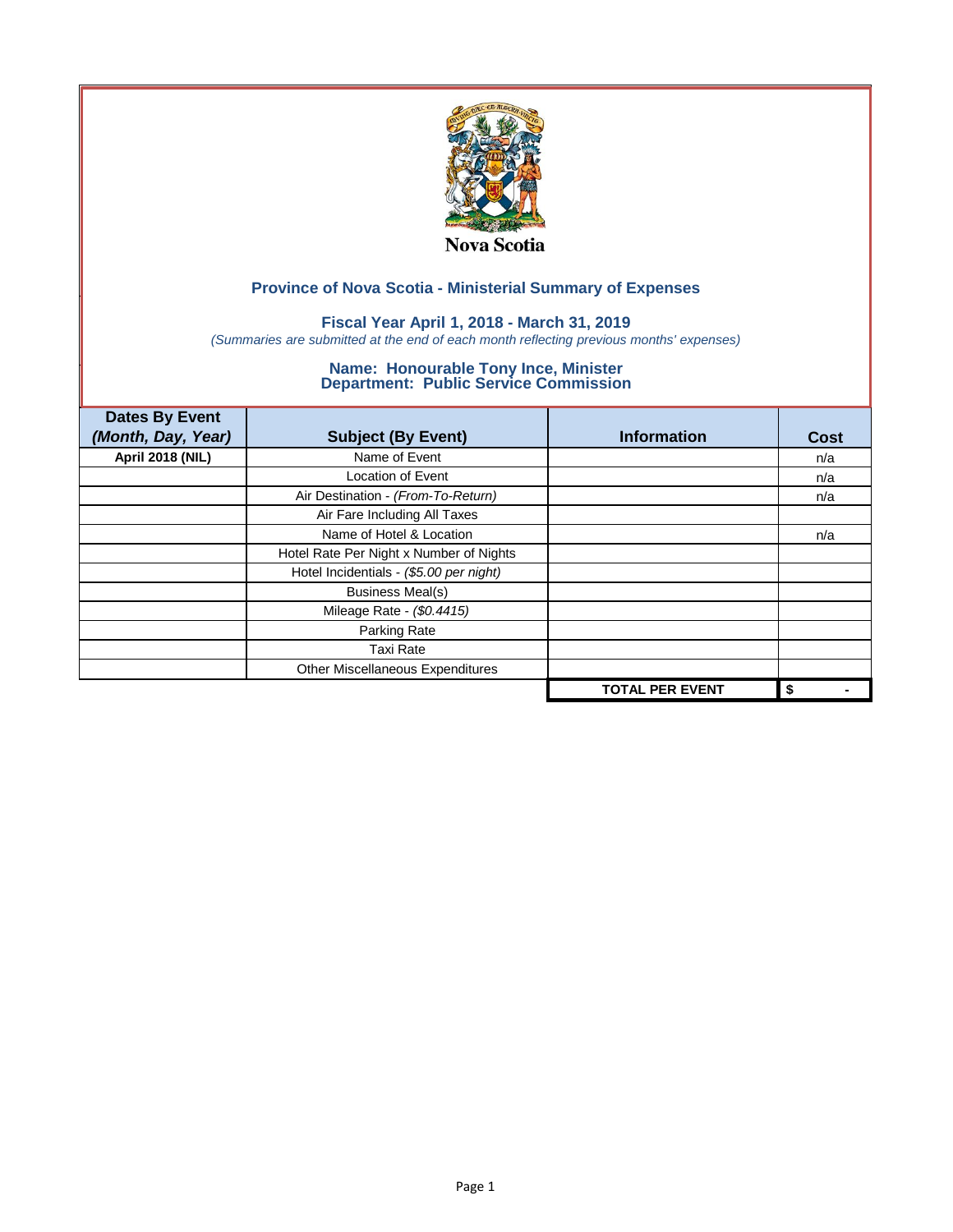

### **Fiscal Year April 1, 2018 - March 31, 2019**

*(Summaries are submitted at the end of each month reflecting previous months' expenses)*

| <b>Dates By Event</b> |                                         |                        |      |
|-----------------------|-----------------------------------------|------------------------|------|
| (Month, Day, Year)    | <b>Subject (By Event)</b>               | <b>Information</b>     | Cost |
| May 2018 (NIL)        | Name of Event                           |                        | n/a  |
|                       | Location of Event                       |                        | n/a  |
|                       | Air Destination - (From-To-Return)      |                        | n/a  |
|                       | Air Fare Including All Taxes            |                        |      |
|                       | Name of Hotel & Location                |                        | n/a  |
|                       | Hotel Rate Per Night x Number of Nights |                        |      |
|                       | Hotel Incidentials - (\$5.00 per night) |                        |      |
|                       | Business Meal(s)                        |                        |      |
|                       | Mileage Rate - (\$0.4415)               |                        |      |
|                       | Parking Rate                            |                        |      |
|                       | <b>Taxi Rate</b>                        |                        |      |
|                       | Other Miscellaneous Expenditures        |                        |      |
|                       |                                         | <b>TOTAL PER EVENT</b> | \$   |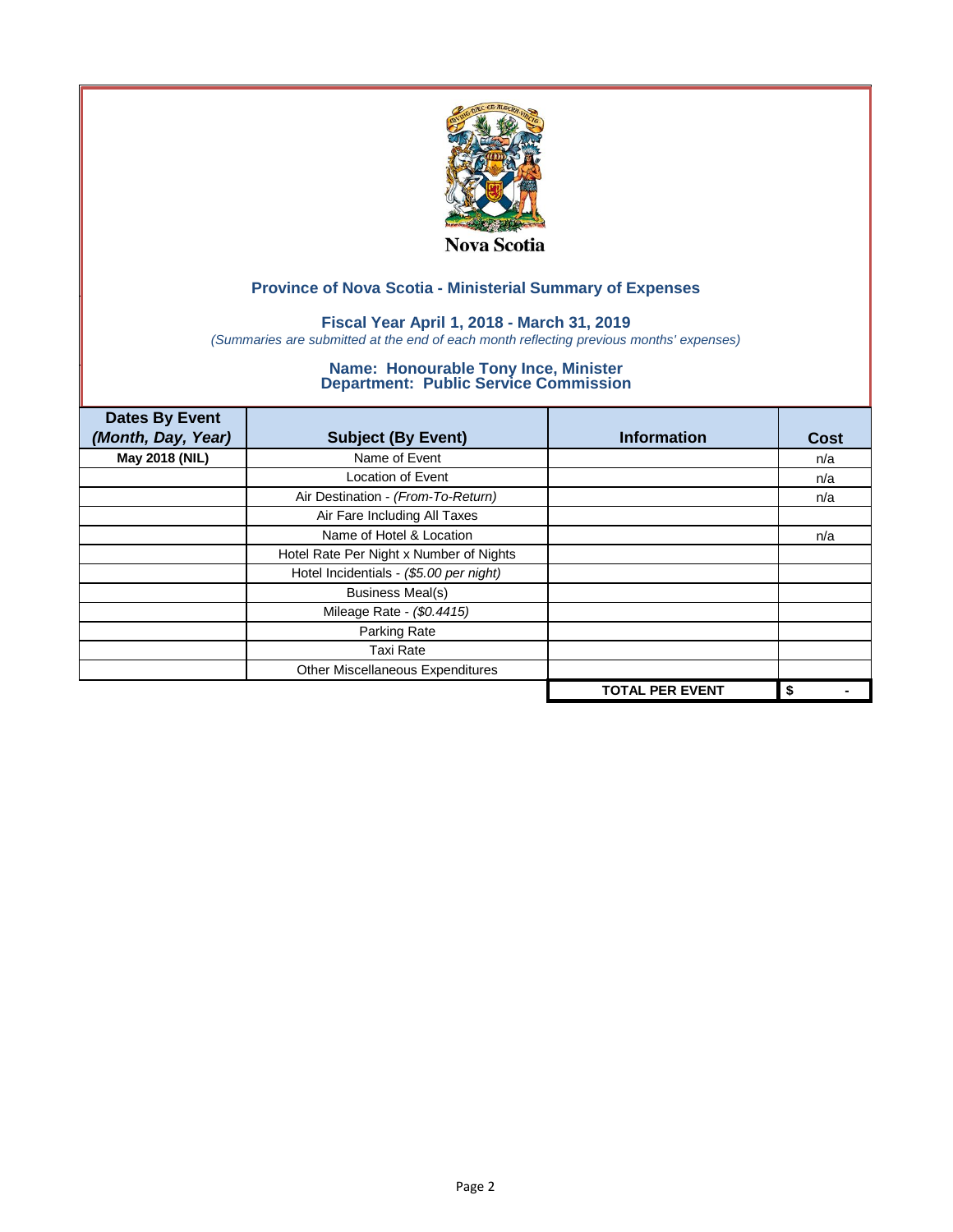

### **Fiscal Year April 1, 2018 - March 31, 2019**

*(Summaries are submitted at the end of each month reflecting previous months' expenses)*

| <b>Dates By Event</b>  |                                         |                        |             |
|------------------------|-----------------------------------------|------------------------|-------------|
| (Month, Day, Year)     | <b>Subject (By Event)</b>               | <b>Information</b>     | <b>Cost</b> |
| <b>June 2018 (NIL)</b> | Name of Event                           |                        | n/a         |
|                        | <b>Location of Event</b>                |                        | n/a         |
|                        | Air Destination - (From-To-Return)      |                        | n/a         |
|                        | Air Fare Including All Taxes            |                        |             |
|                        | Name of Hotel & Location                |                        | n/a         |
|                        | Hotel Rate Per Night x Number of Nights |                        |             |
|                        | Hotel Incidentials - (\$5.00 per night) |                        |             |
|                        | <b>Business Meal(s)</b>                 |                        |             |
|                        | Mileage Rate - (\$0.4415)               |                        |             |
|                        | Parking Rate                            |                        |             |
|                        | <b>Taxi Rate</b>                        |                        |             |
|                        | Other Miscellaneous Expenditures        |                        |             |
|                        |                                         | <b>TOTAL PER EVENT</b> | \$          |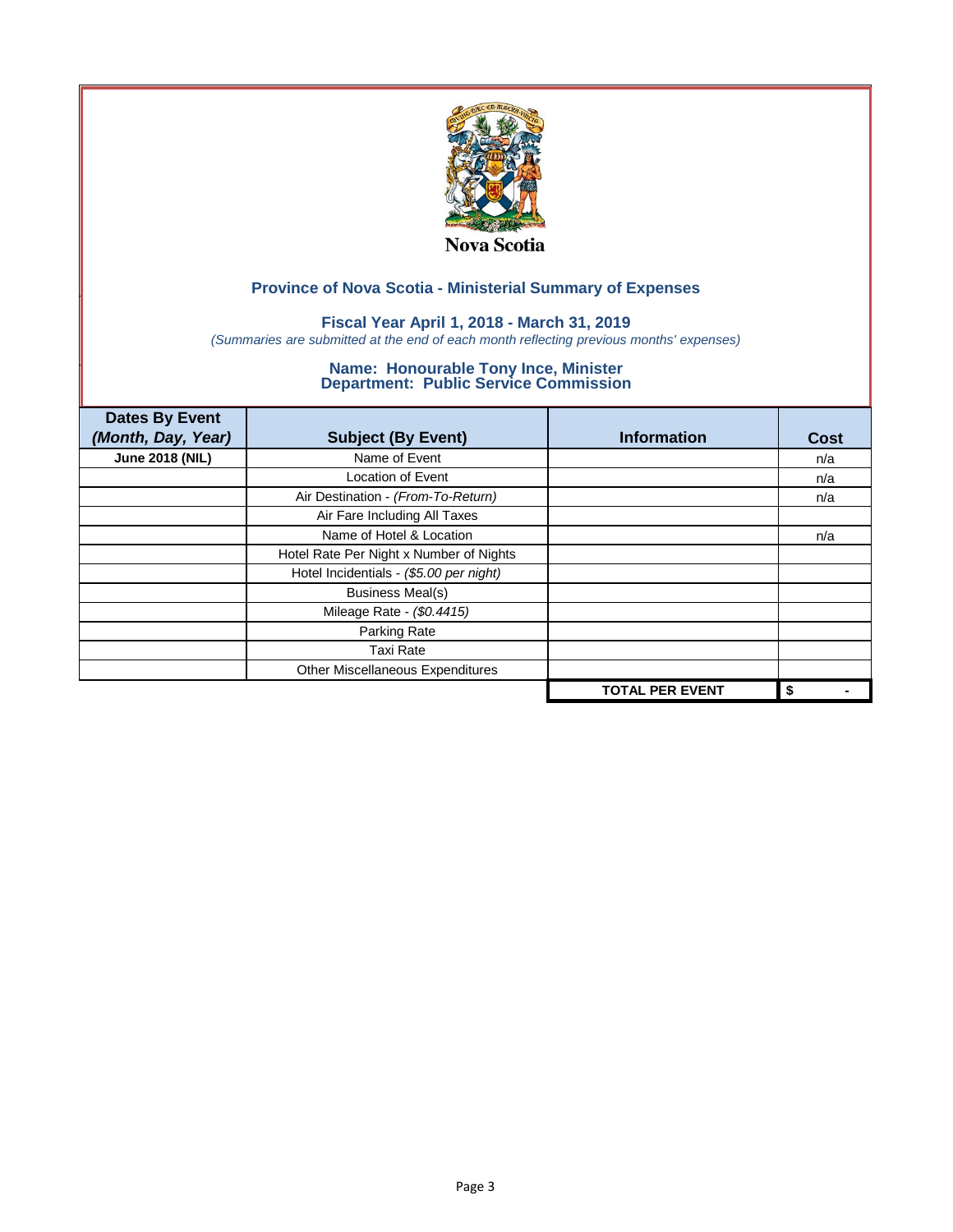

### **Fiscal Year April 1, 2018 - March 31, 2019**

*(Summaries are submitted at the end of each month reflecting previous months' expenses)*

| <b>Dates By Event</b>  |                                         |                        |             |
|------------------------|-----------------------------------------|------------------------|-------------|
| (Month, Day, Year)     | <b>Subject (By Event)</b>               | <b>Information</b>     | <b>Cost</b> |
| <b>July 2018 (NIL)</b> | Name of Event                           |                        | n/a         |
|                        | <b>Location of Event</b>                |                        | n/a         |
|                        | Air Destination - (From-To-Return)      |                        | n/a         |
|                        | Air Fare Including All Taxes            |                        |             |
|                        | Name of Hotel & Location                |                        | n/a         |
|                        | Hotel Rate Per Night x Number of Nights |                        |             |
|                        | Hotel Incidentials - (\$5.00 per night) |                        |             |
|                        | <b>Business Meal(s)</b>                 |                        |             |
|                        | Mileage Rate - (\$0.4415)               |                        |             |
|                        | Parking Rate                            |                        |             |
|                        | <b>Taxi Rate</b>                        |                        |             |
|                        | Other Miscellaneous Expenditures        |                        |             |
|                        |                                         | <b>TOTAL PER EVENT</b> | \$          |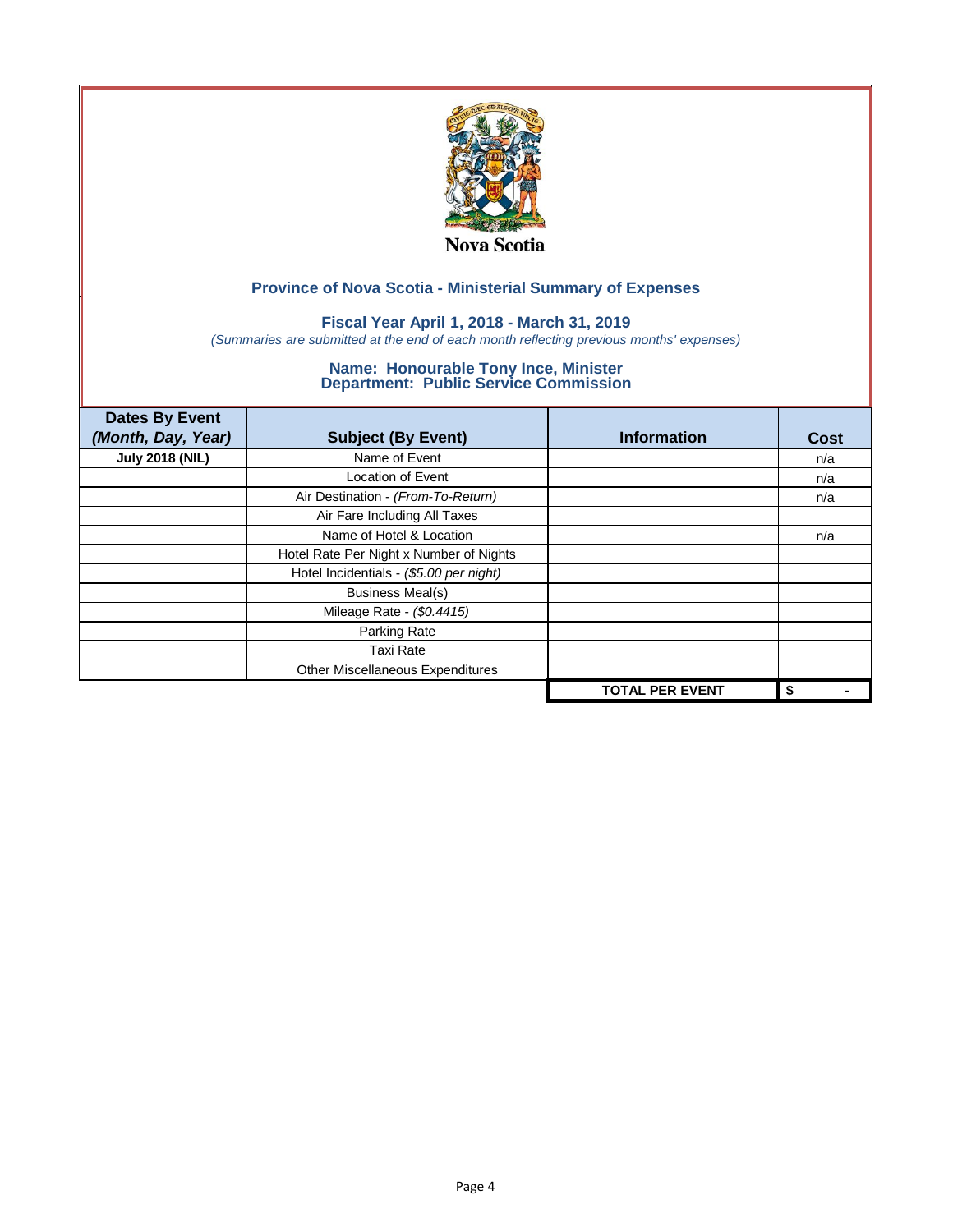

### **Fiscal Year April 1, 2018 - March 31, 2019**

*(Summaries are submitted at the end of each month reflecting previous months' expenses)*

| <b>Dates By Event</b> |                                         |                        |             |
|-----------------------|-----------------------------------------|------------------------|-------------|
| (Month, Day, Year)    | <b>Subject (By Event)</b>               | <b>Information</b>     | <b>Cost</b> |
| August 2018 (NIL)     | Name of Event                           |                        | n/a         |
|                       | <b>Location of Event</b>                |                        | n/a         |
|                       | Air Destination - (From-To-Return)      |                        | n/a         |
|                       | Air Fare Including All Taxes            |                        |             |
|                       | Name of Hotel & Location                |                        | n/a         |
|                       | Hotel Rate Per Night x Number of Nights |                        |             |
|                       | Hotel Incidentials - (\$5.00 per night) |                        |             |
|                       | <b>Business Meal(s)</b>                 |                        |             |
|                       | Mileage Rate - (\$0.4415)               |                        |             |
|                       | Parking Rate                            |                        |             |
|                       | <b>Taxi Rate</b>                        |                        |             |
|                       | Other Miscellaneous Expenditures        |                        |             |
|                       |                                         | <b>TOTAL PER EVENT</b> | \$          |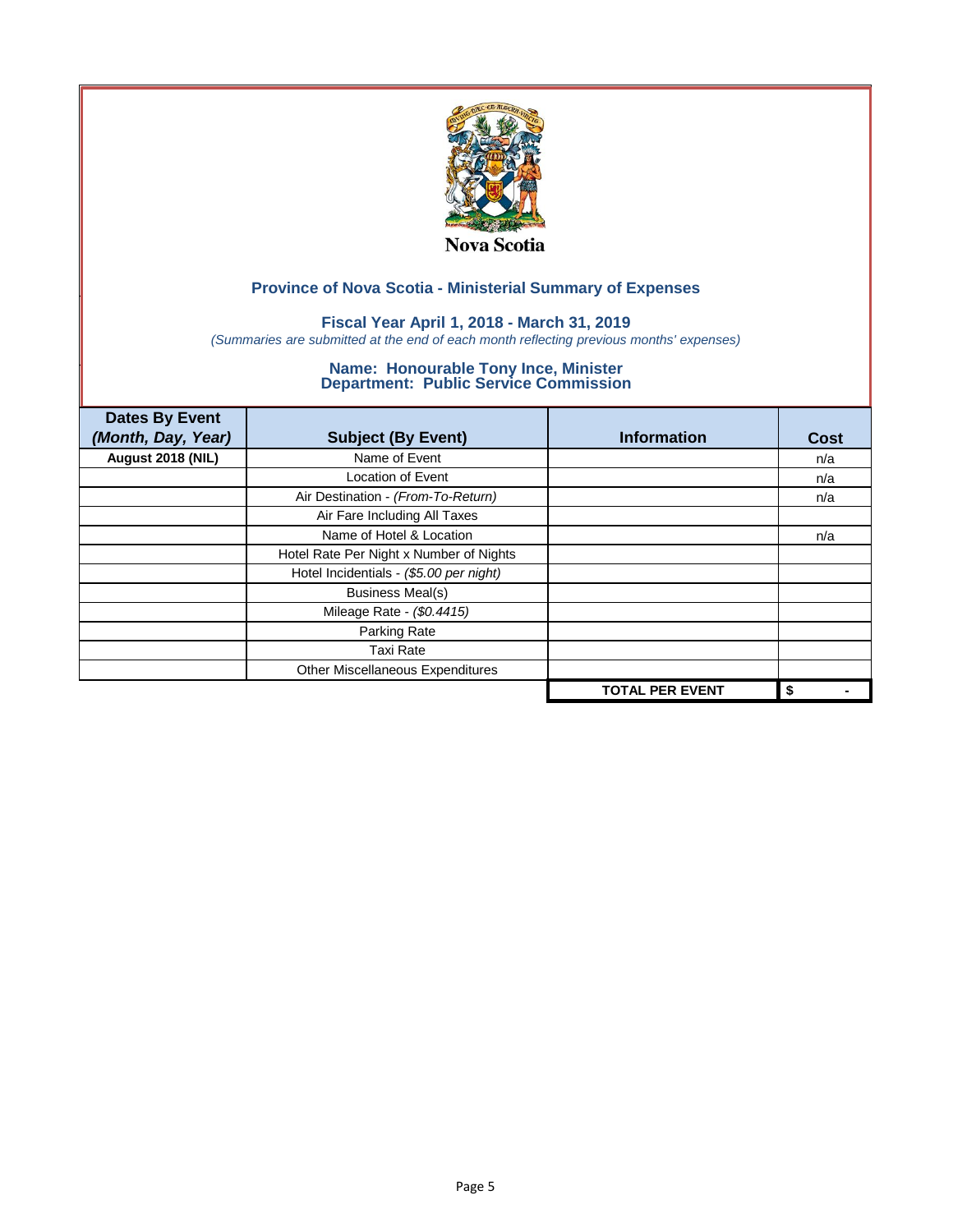

### **Fiscal Year April 1, 2018 - March 31, 2019**

*(Summaries are submitted at the end of each month reflecting previous months' expenses)*

| <b>Dates By Event</b> |                                         |                        |             |
|-----------------------|-----------------------------------------|------------------------|-------------|
| (Month, Day, Year)    | <b>Subject (By Event)</b>               | <b>Information</b>     | <b>Cost</b> |
| September 2018 (NIL)  | Name of Event                           |                        | n/a         |
|                       | <b>Location of Event</b>                |                        | n/a         |
|                       | Air Destination - (From-To-Return)      |                        | n/a         |
|                       | Air Fare Including All Taxes            |                        |             |
|                       | Name of Hotel & Location                |                        | n/a         |
|                       | Hotel Rate Per Night x Number of Nights |                        |             |
|                       | Hotel Incidentials - (\$5.00 per night) |                        |             |
|                       | <b>Business Meal(s)</b>                 |                        |             |
|                       | Mileage Rate - (\$0.4415)               |                        |             |
|                       | Parking Rate                            |                        |             |
|                       | <b>Taxi Rate</b>                        |                        |             |
|                       | Other Miscellaneous Expenditures        |                        |             |
|                       |                                         | <b>TOTAL PER EVENT</b> | \$          |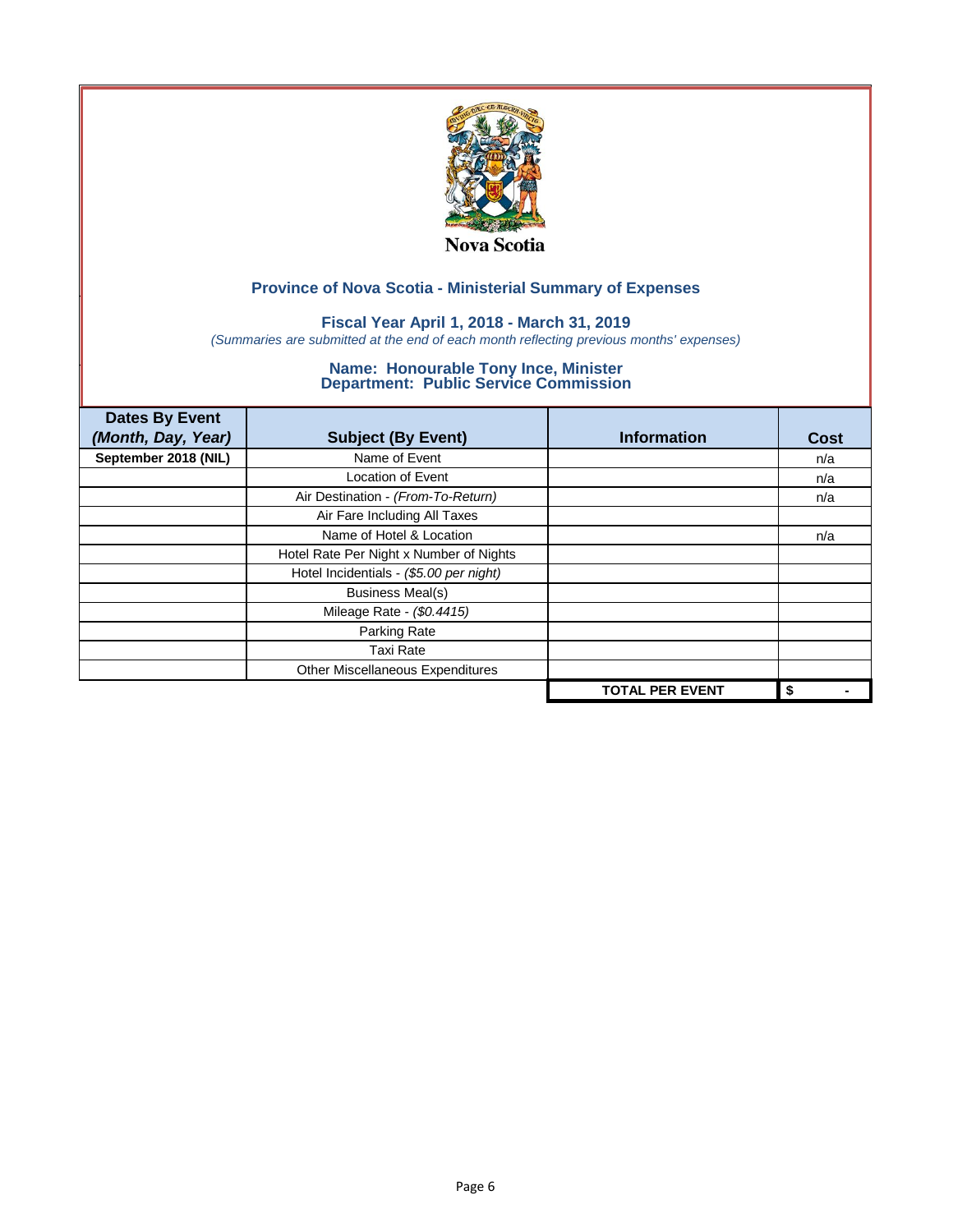

### **Fiscal Year April 1, 2018 - March 31, 2019**

*(Summaries are submitted at the end of each month reflecting previous months' expenses)*

| <b>Dates By Event</b> |                                         |                        |             |
|-----------------------|-----------------------------------------|------------------------|-------------|
| (Month, Day, Year)    | <b>Subject (By Event)</b>               | <b>Information</b>     | <b>Cost</b> |
| October 2018 (NIL)    | Name of Event                           |                        | n/a         |
|                       | <b>Location of Event</b>                |                        | n/a         |
|                       | Air Destination - (From-To-Return)      |                        | n/a         |
|                       | Air Fare Including All Taxes            |                        |             |
|                       | Name of Hotel & Location                |                        | n/a         |
|                       | Hotel Rate Per Night x Number of Nights |                        |             |
|                       | Hotel Incidentials - (\$5.00 per night) |                        |             |
|                       | <b>Business Meal(s)</b>                 |                        |             |
|                       | Mileage Rate - (\$0.4415)               |                        |             |
|                       | Parking Rate                            |                        |             |
|                       | <b>Taxi Rate</b>                        |                        |             |
|                       | Other Miscellaneous Expenditures        |                        |             |
|                       |                                         | <b>TOTAL PER EVENT</b> | \$          |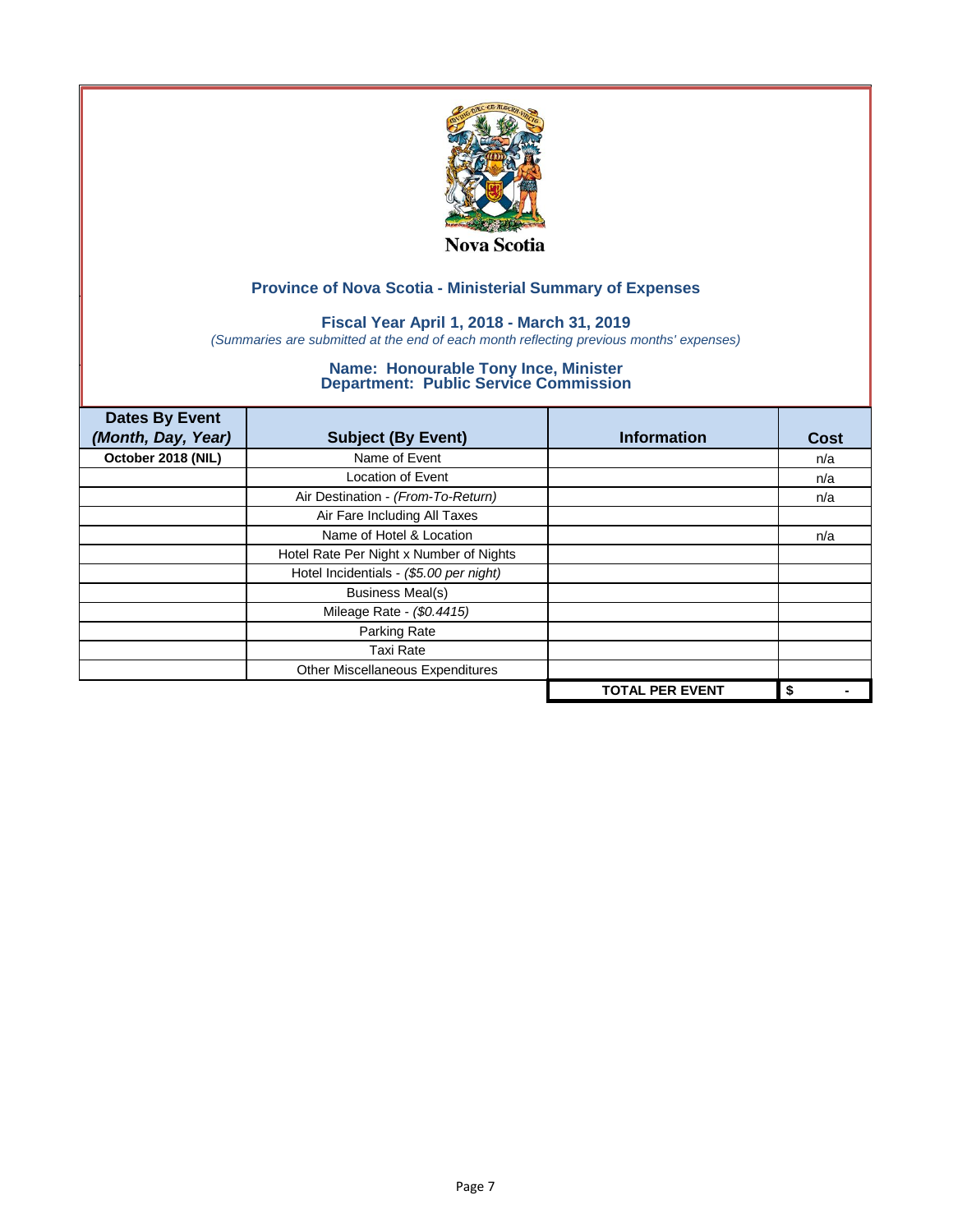

### **Fiscal Year April 1, 2018 - March 31, 2019**

*(Summaries are submitted at the end of each month reflecting previous months' expenses)*

| <b>Dates By Event</b> |                                         |                        |             |
|-----------------------|-----------------------------------------|------------------------|-------------|
| (Month, Day, Year)    | <b>Subject (By Event)</b>               | <b>Information</b>     | <b>Cost</b> |
| November 2018 (NIL)   | Name of Event                           |                        | n/a         |
|                       | <b>Location of Event</b>                |                        | n/a         |
|                       | Air Destination - (From-To-Return)      |                        | n/a         |
|                       | Air Fare Including All Taxes            |                        |             |
|                       | Name of Hotel & Location                |                        | n/a         |
|                       | Hotel Rate Per Night x Number of Nights |                        |             |
|                       | Hotel Incidentials - (\$5.00 per night) |                        |             |
|                       | <b>Business Meal(s)</b>                 |                        |             |
|                       | Mileage Rate - (\$0.4415)               |                        |             |
|                       | Parking Rate                            |                        |             |
|                       | <b>Taxi Rate</b>                        |                        |             |
|                       | Other Miscellaneous Expenditures        |                        |             |
|                       |                                         | <b>TOTAL PER EVENT</b> | \$          |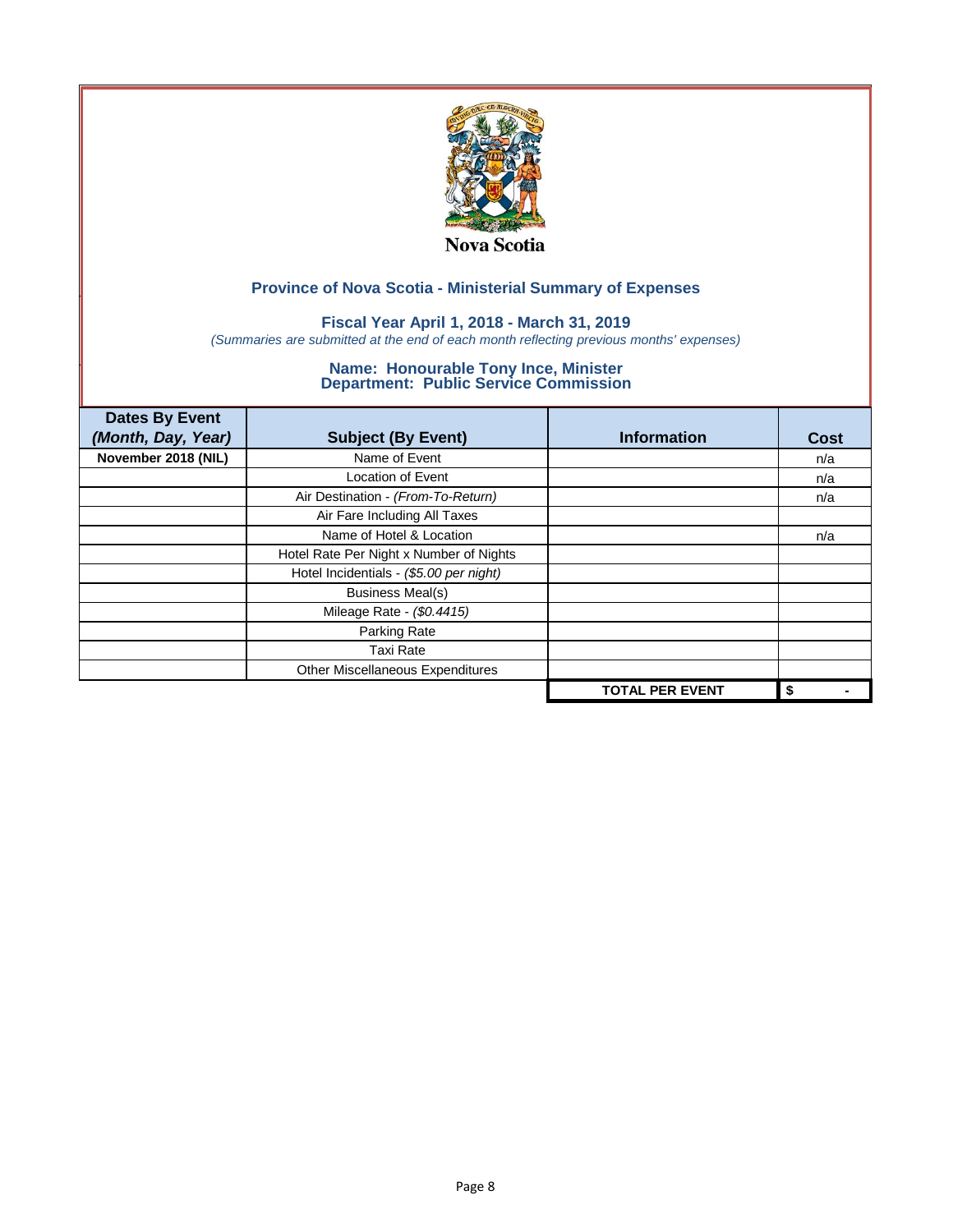

### **Fiscal Year April 1, 2018 - March 31, 2019**

*(Summaries are submitted at the end of each month reflecting previous months' expenses)*

| <b>Dates By Event</b> |                                         |                        |             |
|-----------------------|-----------------------------------------|------------------------|-------------|
| (Month, Day, Year)    | <b>Subject (By Event)</b>               | <b>Information</b>     | <b>Cost</b> |
| December 2018 (NIL)   | Name of Event                           |                        | n/a         |
|                       | <b>Location of Event</b>                |                        | n/a         |
|                       | Air Destination - (From-To-Return)      |                        | n/a         |
|                       | Air Fare Including All Taxes            |                        |             |
|                       | Name of Hotel & Location                |                        | n/a         |
|                       | Hotel Rate Per Night x Number of Nights |                        |             |
|                       | Hotel Incidentials - (\$5.00 per night) |                        |             |
|                       | <b>Business Meal(s)</b>                 |                        |             |
|                       | Mileage Rate - (\$0.4415)               |                        |             |
|                       | Parking Rate                            |                        |             |
|                       | <b>Taxi Rate</b>                        |                        |             |
|                       | Other Miscellaneous Expenditures        |                        |             |
|                       |                                         | <b>TOTAL PER EVENT</b> | \$          |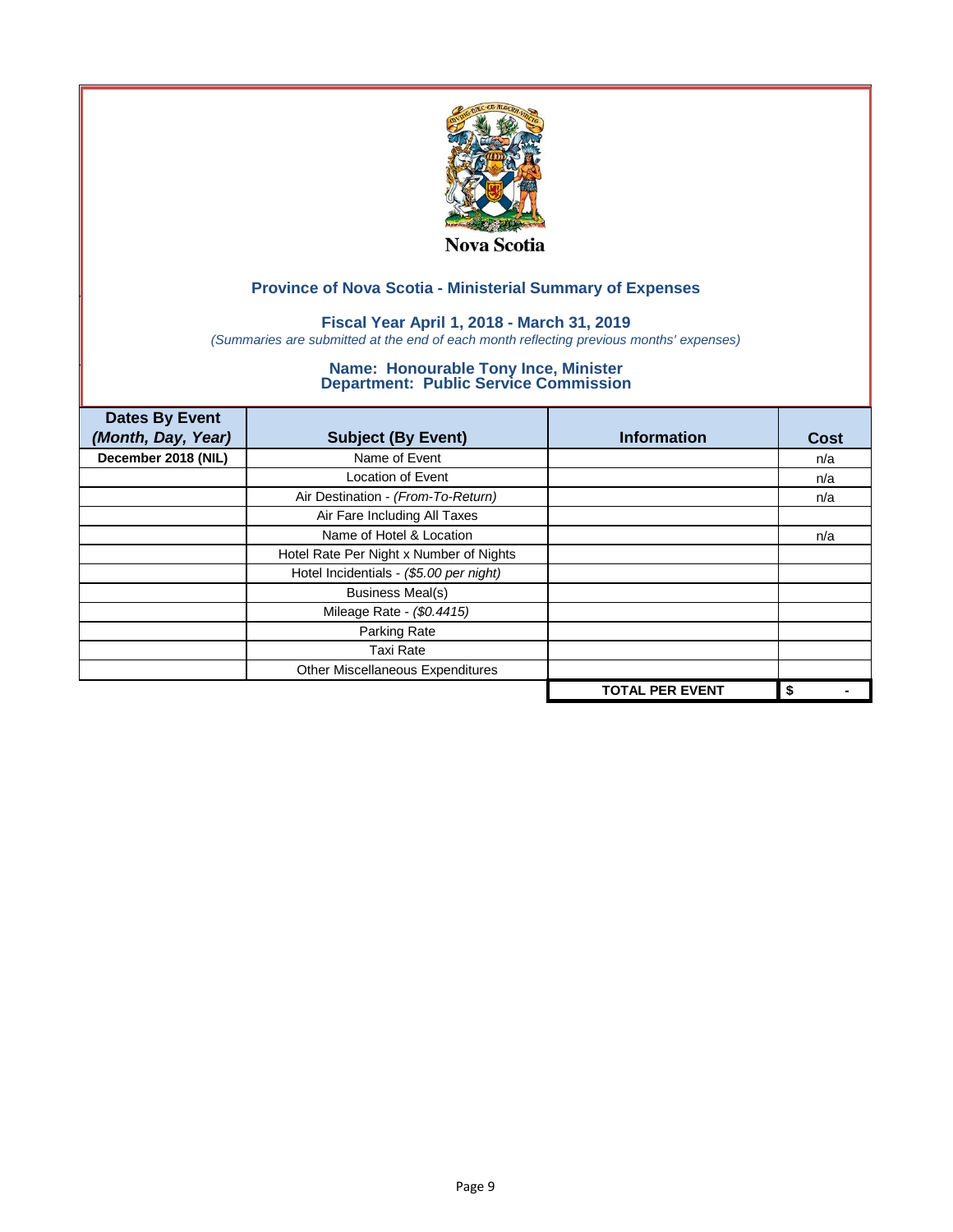

### **Fiscal Year April 1, 2018 - March 31, 2019**

*(Summaries are submitted at the end of each month reflecting previous months' expenses)*

| <b>Dates By Event</b> |                                         |                        |             |
|-----------------------|-----------------------------------------|------------------------|-------------|
| (Month, Day, Year)    | <b>Subject (By Event)</b>               | <b>Information</b>     | <b>Cost</b> |
| January 2019 (NIL)    | Name of Event                           |                        | n/a         |
|                       | <b>Location of Event</b>                |                        | n/a         |
|                       | Air Destination - (From-To-Return)      |                        | n/a         |
|                       | Air Fare Including All Taxes            |                        |             |
|                       | Name of Hotel & Location                |                        | n/a         |
|                       | Hotel Rate Per Night x Number of Nights |                        |             |
|                       | Hotel Incidentials - (\$5.00 per night) |                        |             |
|                       | <b>Business Meal(s)</b>                 |                        |             |
|                       | Mileage Rate - (\$0.4415)               |                        |             |
|                       | Parking Rate                            |                        |             |
|                       | <b>Taxi Rate</b>                        |                        |             |
|                       | Other Miscellaneous Expenditures        |                        |             |
|                       |                                         | <b>TOTAL PER EVENT</b> | \$          |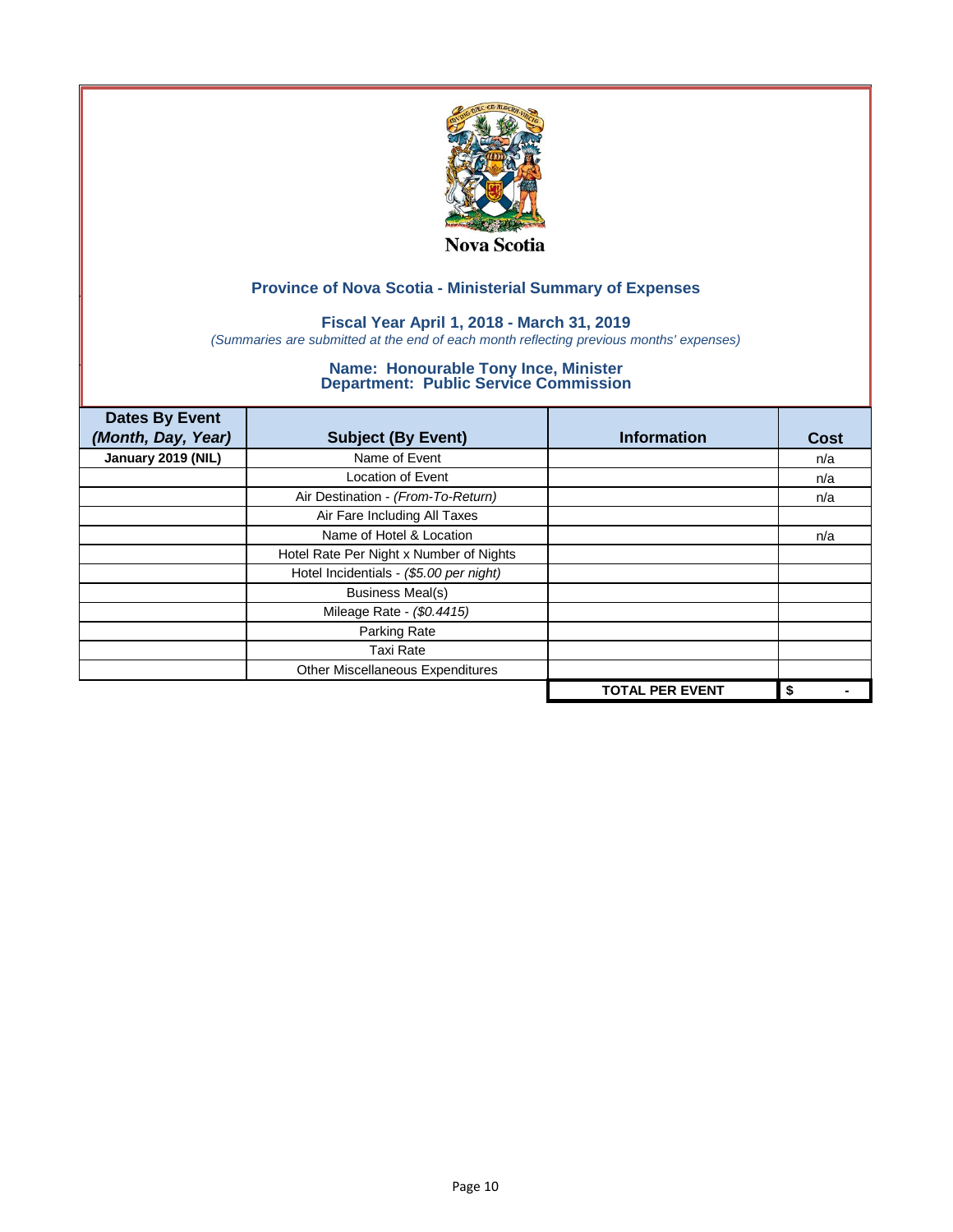

### **Fiscal Year April 1, 2018 - March 31, 2019**

*(Summaries are submitted at the end of each month reflecting previous months' expenses)*

| <b>Dates By Event</b> |                                         |                        |             |
|-----------------------|-----------------------------------------|------------------------|-------------|
| (Month, Day, Year)    | <b>Subject (By Event)</b>               | <b>Information</b>     | <b>Cost</b> |
| February 2019 (NIL)   | Name of Event                           |                        | n/a         |
|                       | <b>Location of Event</b>                |                        | n/a         |
|                       | Air Destination - (From-To-Return)      |                        | n/a         |
|                       | Air Fare Including All Taxes            |                        |             |
|                       | Name of Hotel & Location                |                        | n/a         |
|                       | Hotel Rate Per Night x Number of Nights |                        |             |
|                       | Hotel Incidentials - (\$5.00 per night) |                        |             |
|                       | <b>Business Meal(s)</b>                 |                        |             |
|                       | Mileage Rate - (\$0.4415)               |                        |             |
|                       | Parking Rate                            |                        |             |
|                       | Taxi Rate                               |                        |             |
|                       | Other Miscellaneous Expenditures        |                        |             |
|                       |                                         | <b>TOTAL PER EVENT</b> | \$          |